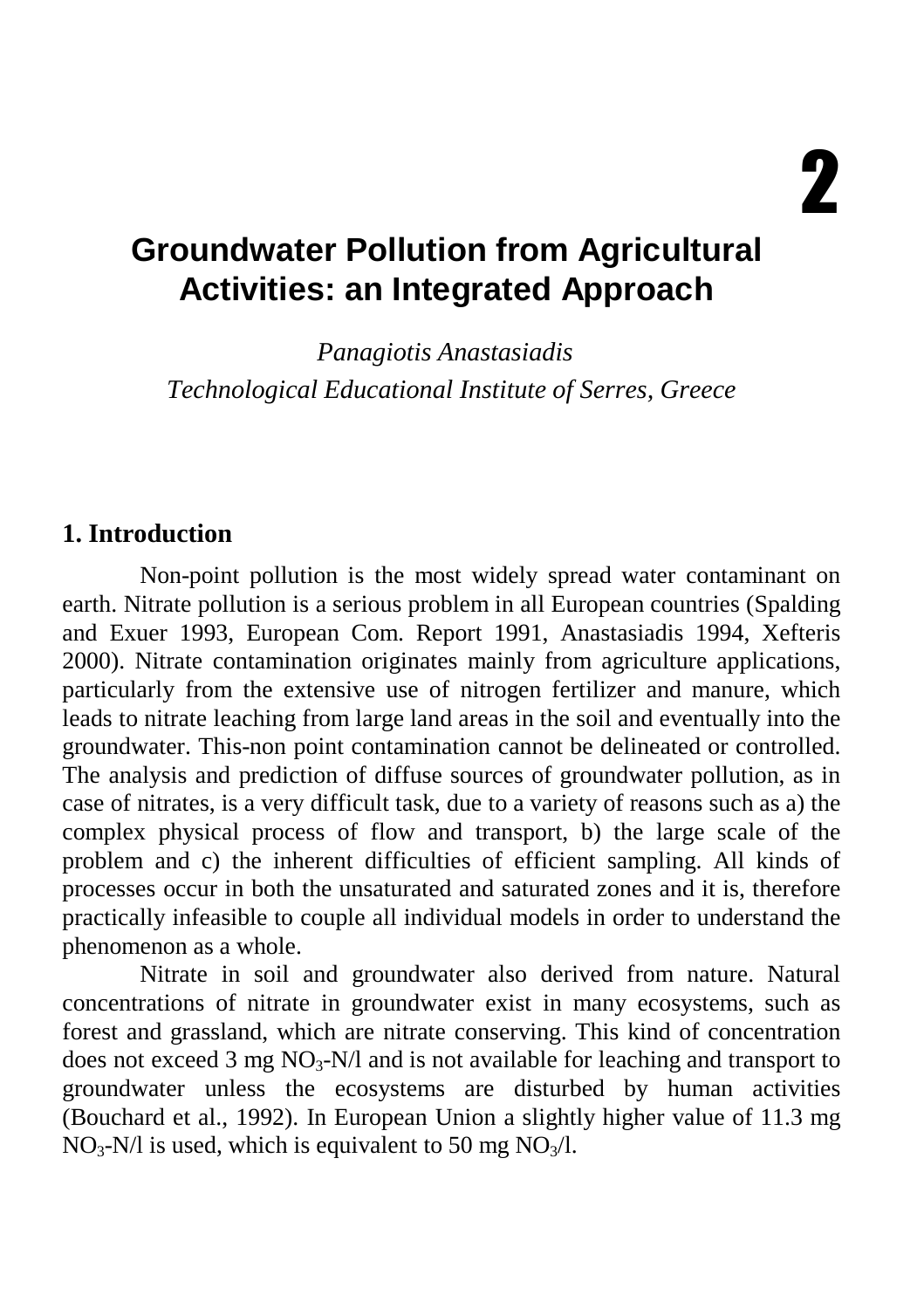High nitrate contamination in drinking water has adverse effects on human health, mainly because they can cause a potentially fatal disease to infants called methemoglobinemia. Apart from that there is epidemiological evidence based mainly on correlation studies, that chronic exposure to nitrate can be related to hypertension, central nervous system defects and certain cancers (Dourson et al., 1991, NRC 1985, ECETOP 1988, Mirrish 1991).

As groundwater is the only source of potable water in many places on earth, assessing the health risks from chemicals and protecting humans are given priority in government decisions. For this purpose a complex procedure is required that integrates research and technical expertise from various scientific disciplines. An approach to face the nitrate problem would certainly include the study of the fate of nitrate in soil and groundwater, as affected by a variety of environmental and anthropogenic processes and the evaluation of existing and the development of new agricultural practices relating to quality control and management.

For Greece, a member state of European Union, agriculture is a very important sector for the economy and thus the cost of groundwater pollution is an inevitable consequence of its development. Agricultural activities in Greece employ 27% of active population when at the same time the average in European Union is 8%. (N. S. S., 1995). Additionally the 80-90% of total water consumption is used for agricultural activities.

### **2. The study area**

The contaminant plume considered in this paper occurs in a coastal, shallow, phreatic aquifer which is located in the south-west part of Chalkidiki Peninsula in Northern Greece (Fig. 1). The aquifer under study is a part of a large watershed which drains to Thermaikos Gulf. A large part of the area is used as agricultural land. Intense agricultural activity during the last decades sustained by heavy nitrogen fertilization has caused severe nitrate contamination in groundwater removed from shallow irrigation wells and deeper boreholes.

The structure and hydrogeology of the system are typical of a coastal multiaquifer system in Greece. The upper part, which is the object of this study is characterized by alternating sands and gravels with small pebbles in some places. These formations are underlain by clayey layers at depths that vary from 5 to 25 meters. A geophysical prospecting method was used in connection with lithological data from various wells, in order to estimate the thickness of various layers and the consistency of the geological deposits. The groundwater flow direction is towards the coast and the average gradient of the water table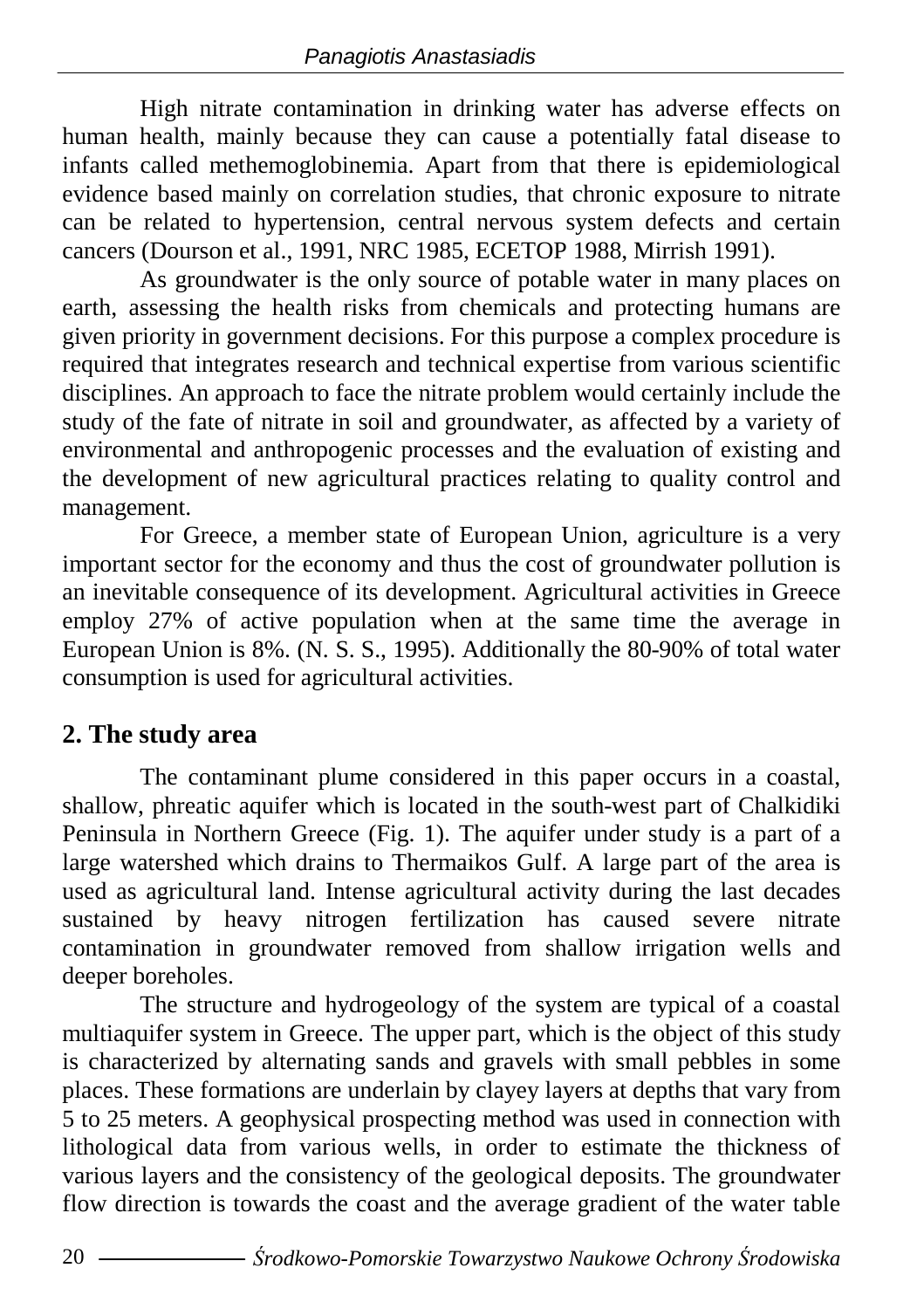has been found by resent groundwater level measurements to be an order of 0.006. A number of pumping tests performed in the aquifer lead to a range of hydraulic conductivity values between 4 and 45 m/d in the permeable strata. Recharge calculations using precipitation data of the last two decades gave result of an annual average of 150 mm.



**Fig. 1.** Location of study area Rys. 1. Położenie badanego terenu

Visual in-situ observations and land use data by a farmer interview survey were collected in the study area. The main observation was a definite rotation of crops throughout the year and that the cereals (mainly wheat) and vegetables dominate among other crops. The data was taken into account in the numerical simulations by applying the annual nitrate concentrations of groundwater recharge. Figure 2 presents land uses and the distribution of nitrogen fertilizer in various crops.

Finally, additional data, particularly from geology, hydrogeology and land use can be found in previous publications (Latinopoulos et al., 1994, Xefteris et. al., 1992)

Ś*rodkowo-Pomorskie Towarzystwo Naukowe Ochrony* Ś*rodowiska* 21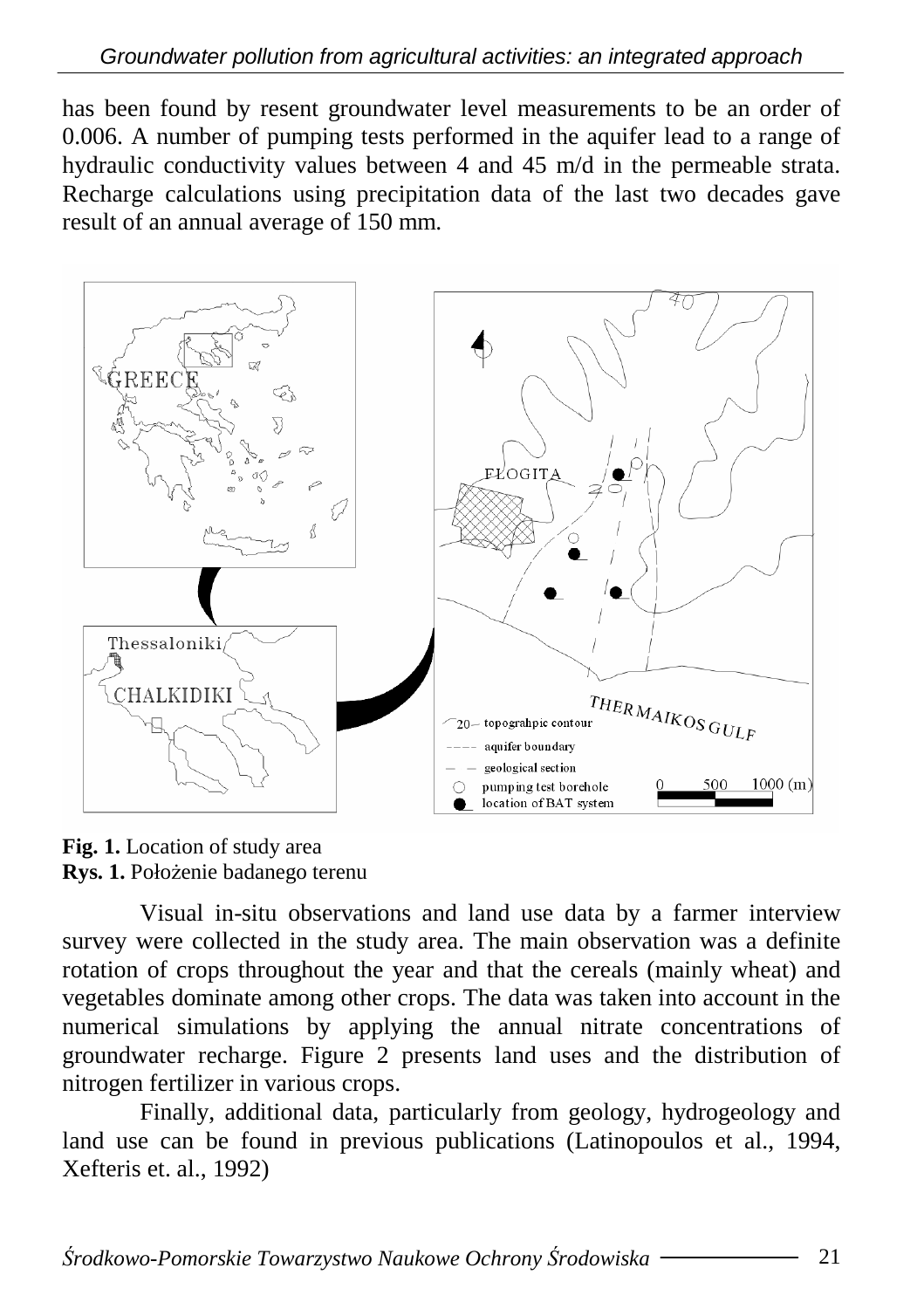



Groundwater samples collected during the period 1993-1996 from shallow wells. Samples have been collected from an innovative system for groundwater sampling and monitoring called "BAT system" (Fig. 1). This technique is well adapted to collect accurate and representative data without the necessity of pre-sampling, from different strata. This system guarantees a vertical sampling with no need of pumping from different depths, in contrast to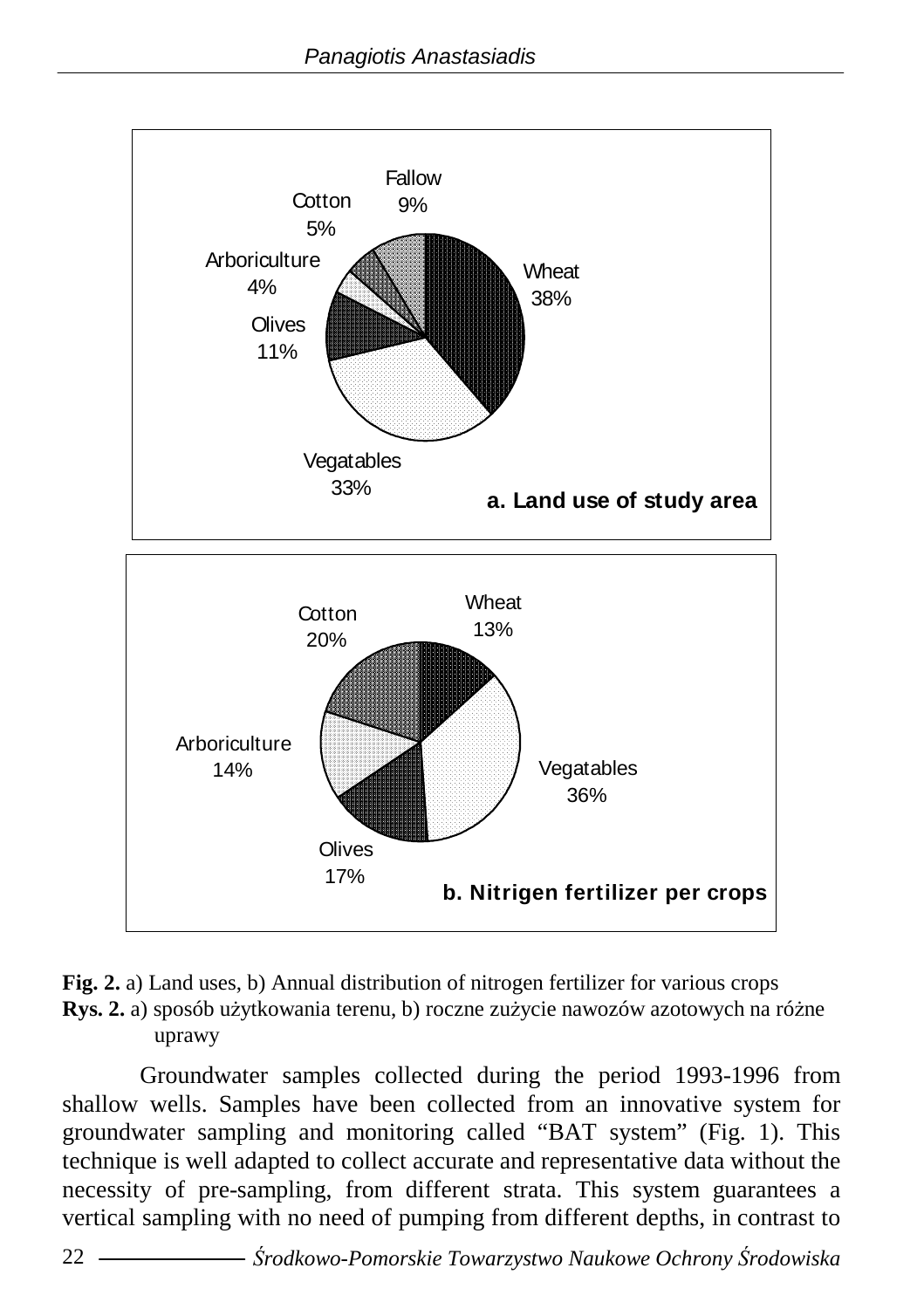traditional techniques of groundwater sampling that lead to vertically mixed samples by pumping from the existing standard wells. The major advantage of the BAT system is that only that small amount contained in the filter tip itself, must be purged from the system prior to sampling (Blegen et al., 1988, Latinopoulos et al., 1996).

#### **3. Flow system simulation based**

The field data indicate that the water level has been changing during the years. Figure 3 shows the water table contours for 1995. This map was produced by applying geostatistical methods. The flow system can therefore be assumed to be temporarily at steady state at some point within those periods. We assume that the hydraulic data for those periods represent steady-state conditions in the phreatic aquifer.



**Fig. 3.** Water table elevations (meters above sea level) **Rys. 3.** Wysokość zwierciadła wody (metry nad poziomem morza)

The simulation domain (Fig. 4) is bounded by an impermeable base representing the top of a clay deposit and above by the water table. At the southern end is the sea and the potential is equal to the sea level. At the northern end of the geological section we assume an inflow boundary. The available hydrogeology data was used to prepare input data for the flow model which was solved for a representative section. We assumed two different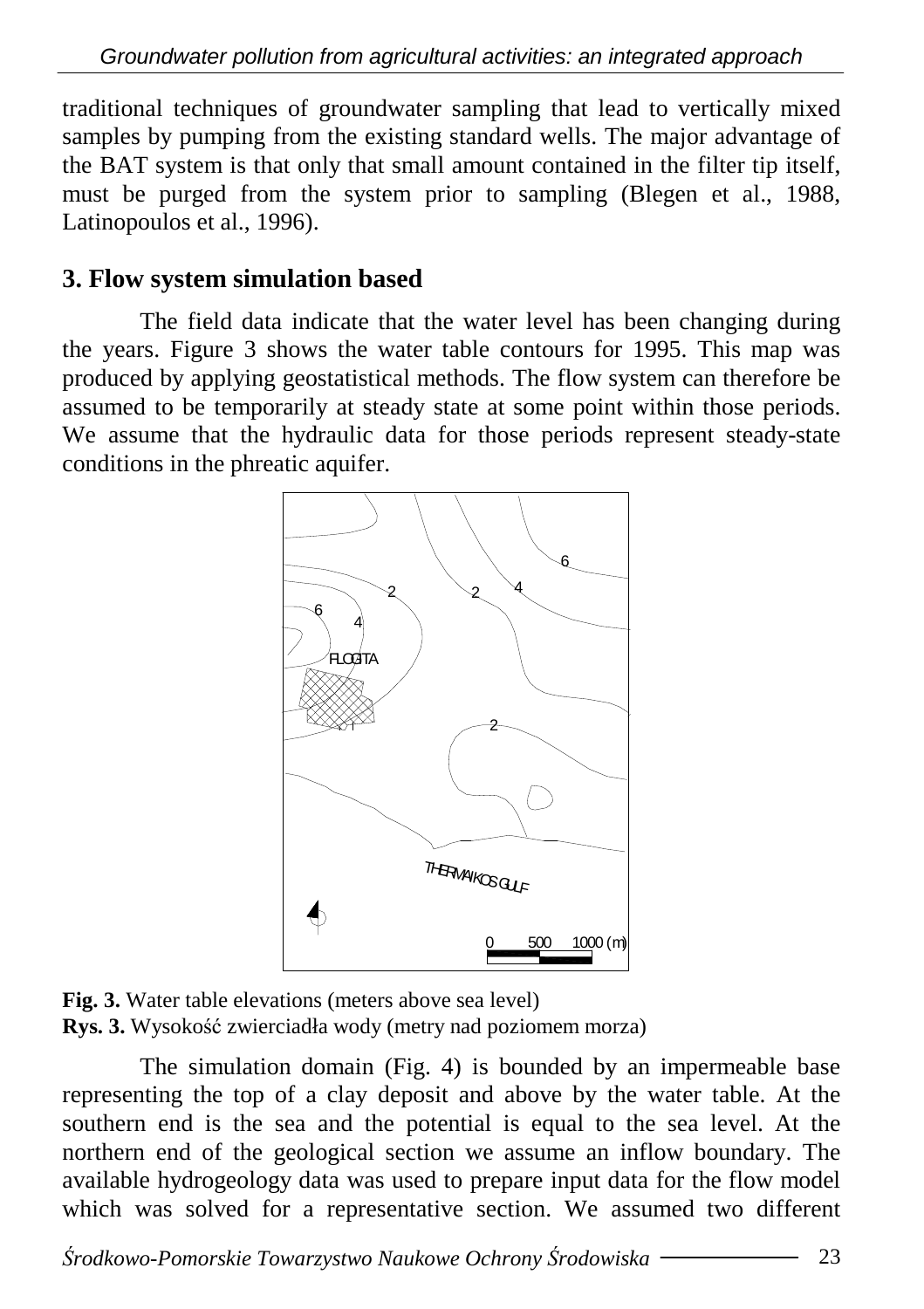homogeneous zones of hydraulic conductivities equal to 4.0 and 40.0 m/d for sand and gravel layers respectively, and the long-term precipitation leads to an estimation of annual uniform recharge of 100 mm. We also assumed a anisotropy ratio 10:1 in the two principal directions x and z.



**Fig. 4.** Simulation domain with dual boundary conditions **Rys. 4.** Domena symulacji z podwójnymi warunkami brzegowymi

A well-proven model named FLONET, which is based on the principal direction formulation for ground water flow was selected to solve the dual problem for potentials and stream functions (Frind and Matanga 1985, Leismann and Frind 1989, Frind et al., 1990). The large length-to-depth ratio of the aquifer dimensions favours the application of this model at a representative vertical section in the direction of the flow.

### **4. Statistical approach of nitrates**

The nitrate pollution was first detected in 1991 by a systematic collection of water quality data (Latinopoulos et al., 1993). Within the period 1991-1996, which is reported herein, a lot of water samples were obtained by pumping from existing boreholes and without pumping with the BAT system, and routine chemical analyses were performed. Nitrate concentrations higher than 50 mg/l were found in about 40% of the sampled boreholes and for this the present analysis is restricted to the study of nitrate variation. It should be noted that the local scale of the detected problem does not allow for direct comparisons with the results of other large scale-studies (Kelly et al., 1991, Pedersen et al., 1991). Summary statistics for the nitrate data are given in figure 5. Inspection of seven boxplots in this figure rises some questions on central values, distributions and temporal variations, which are answered in the next paragraphs.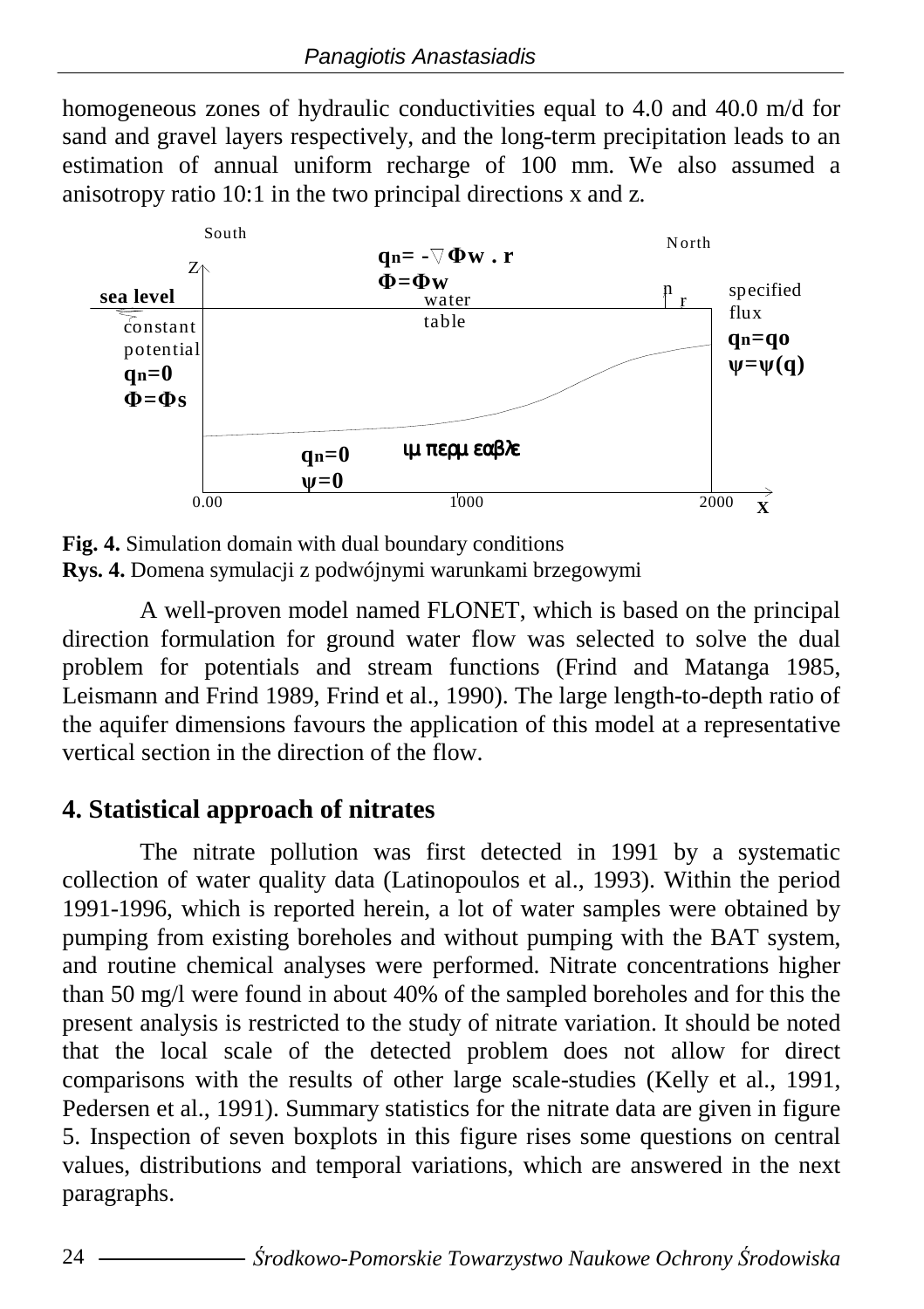

**Fig. 5.** Boxplots of nitrate concentrations **Rys. 5.** Wykres skrzynkowy stężenia azotanów

The primary reason to test whether data follow a normal distribution is to determine if parametric test procedures may be employed. The null hypothesis for tests of normality is that the data are normally distributed. The most common test for normality is the Shapiro-Wilk test (Helsel and Hirsch 1992). Normality of all seven distributions is tested with the Shapiro-Wilk test and is rejected at  $a = 0.05$  for the nitrate concentrations of the five campaigns in the period 1993-1995. In contrast to these five sets the calculated p-values for the two large sets of data are a little greater than 0.2 and thus the normality of their distributions can be accepted.

The distribution of nitrate concentrations is also examined to detect any significant temporal variation. A Kruskal-Wallis test on nitrates for the whole period shows that the seven groups are significantly different from each other. Application of the same test for five sampling campaigns in the period 1993- 1995 shows no significant differences at 95% level. The Kruskal-Wallis test, like other non parametric tests, is computed by an exact method used for small sample sizes on a large sample ranks (Helsel and Hirsch 1992).

As far as the variation of nitrate with depth is concerned a nonparametric regression analysis shows that nitrate concentration does not correlate significantly with an increasing borehole depth to 50 m (Spearman p-

Ś*rodkowo-Pomorskie Towarzystwo Naukowe Ochrony* Ś*rodowiska* 25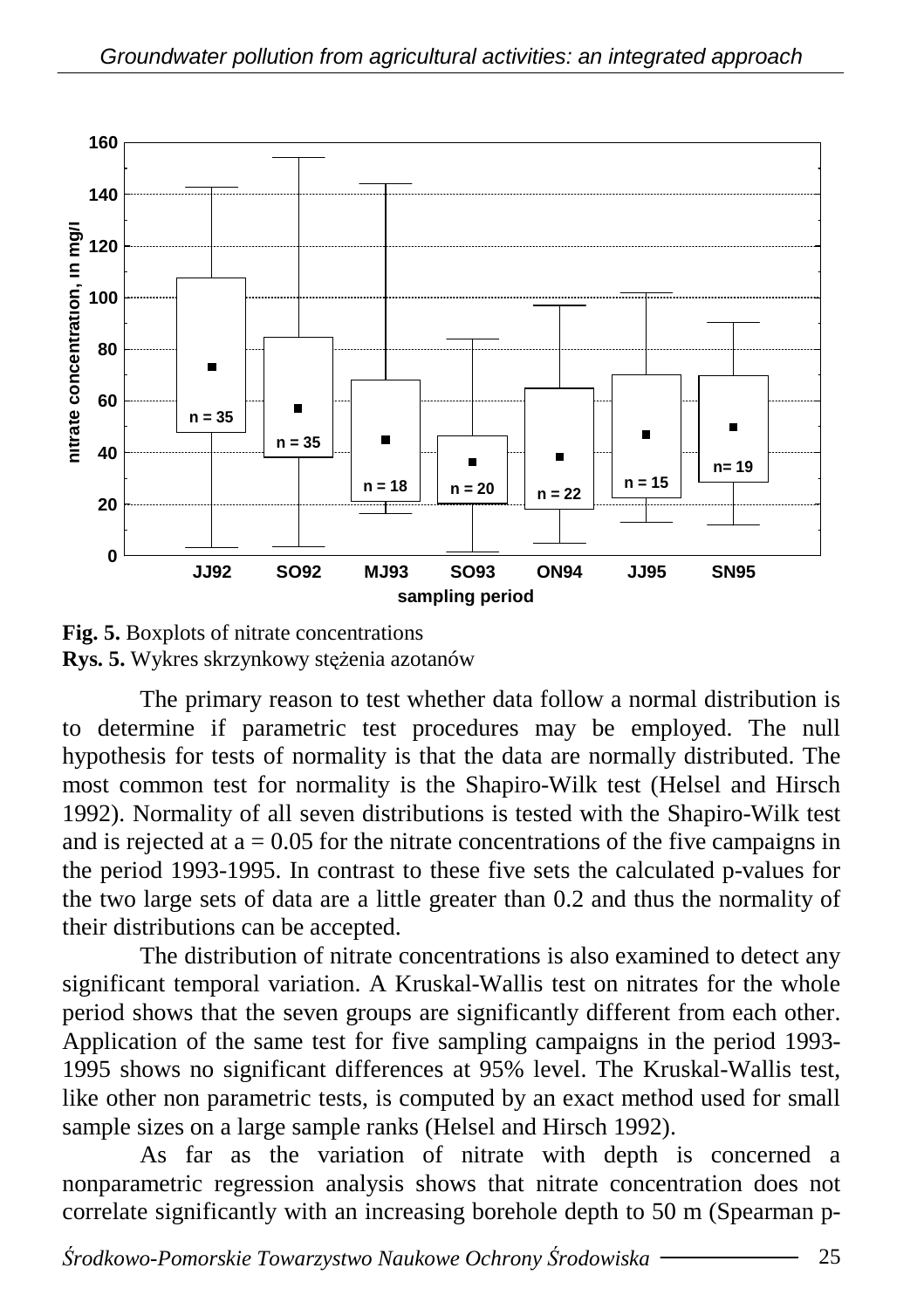value  $= 0.04$ ). The spearman p-value correlation is based on ranks and measure of all monotonic relationships. It is also resistant to effects of outliers.

## **5. Solute transport model application**

The flow net obtained from numerical solution of the dual problem was used to generate the grid for the transport problem. Solute transport simulations were performed with an efficient finite element code based on Galerkin finite element formulation (Pinder and Gray 1977, Pinder and Frind 1972) and was combined with a coordinate transformation which forms the common basis of the principal direction method (Frind and Germain 1986, Burnett and Frind 1987, Leismann and Frind 1989).

The model solves the transport equation in the vertical plan which reads

$$
\frac{\partial C}{\partial t} = \frac{\partial}{\partial x} (D_x \frac{\partial C}{\partial x}) + \frac{\partial}{\partial z} (D_z \frac{\partial C}{\partial z}) - (V \frac{\partial C}{\partial x}) - \lambda C \tag{1}
$$

where:

*C* – the nitrate concentration,

*Dxx* and *Dzz* – the dispersion coefficients in the two principal directions,

 $V$  – the velocity in the flow direction,

 $\lambda$  – the decay coefficient (assumed to represent denitrification as a first-order reaction,  $\lambda = \ln 2/t^*$  where  $t^*$  is the half-life for denitrification).

The dispersion coefficients are expressed as:

$$
Dxx = aL \cdot V \qquad Dzz = aT \cdot V \tag{2}
$$

where

*aL* and *aT* – the longitudinal and transverse dispersivities, respectively.

Using information taken from available literature for similar geologic formation and hydrogeologic conditions the dispersivities are given the values of  $aL = 10$  m and  $aT = 0.001$  m while the decay coefficient  $\lambda$  is calculated by  $t^* = 1.0$  year. The applied fertilizers lead to an uniform influx nitrate concentration of 150 mg/l along the whole cross section of the aquifer.

Steady-state conditions of the transport phenomena are reached in about five to six years from the beginning of the simulation. This means that any change in the land use will be noticeable within this period and that recent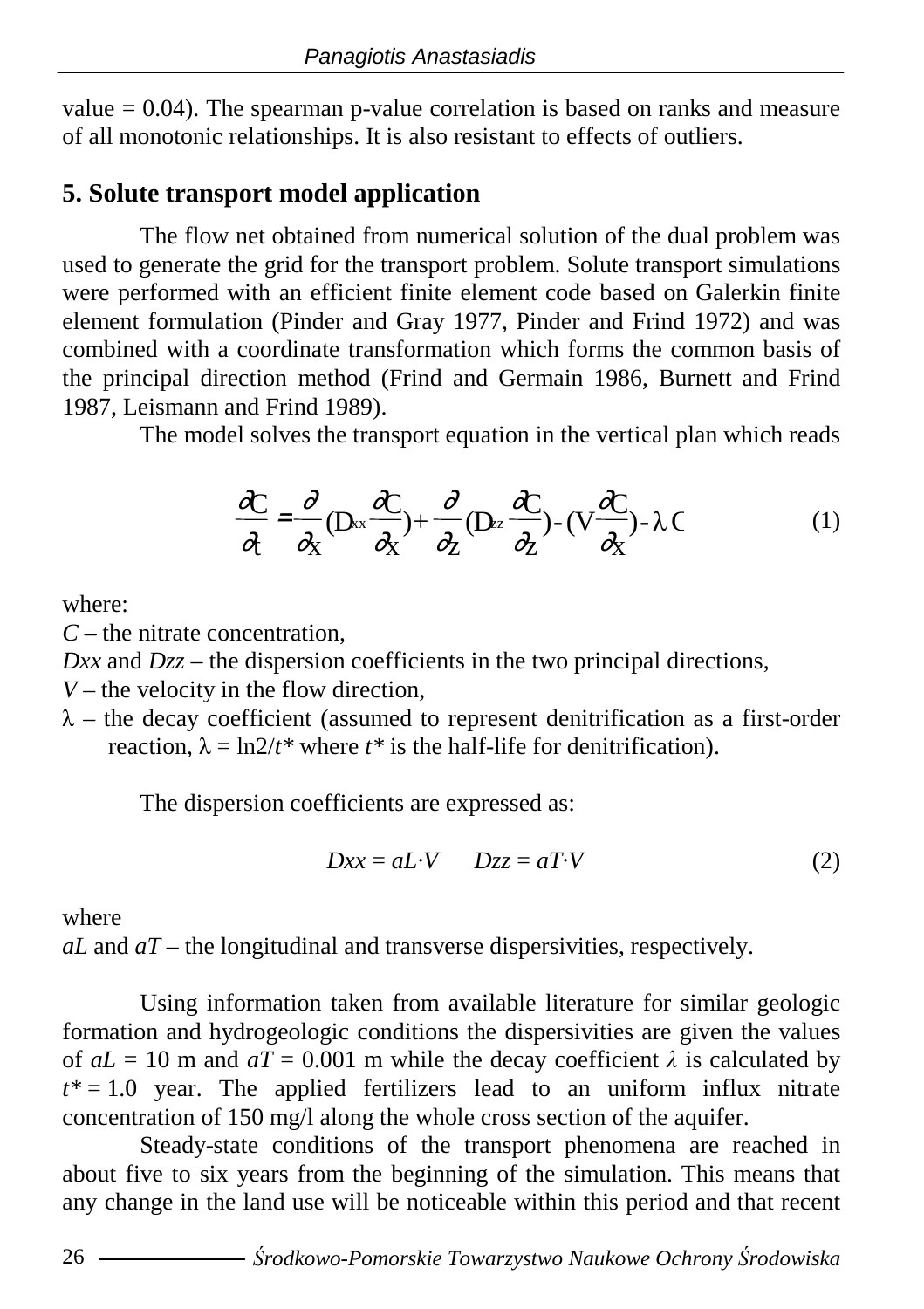solute influx concentrations can be safely used for short-term predictions. The results given in figure 6 concern the nitrate variation in the representative vertical section.



**Fig. 6.** Nitrate distribution in a vertical section **Rys. 6.** Rozkład azotanów w przekroju pionowym

#### **6. Conclusion**

Groundwater nitrate contamination from agricultural activities will be a matter of concern for many years to come. In this work a wide range of models have been applied in a study case in Northern Greece. The value of each particular model relates directly to the amount of information and more generally of knowledge we have of every phenomenon, which means that even the more sophisticated models should be validated with reference to specific cases to which they are going to be applied. Due to the diffuse nature of nonpoint contamination field data are required that can describe to the highest possible level of accuracy the spatial and temporal variations of quite a number of parameters. Statistical and spatial models are very useful in obtaining average values and also in identifying the structure of parameters, variables and their relationships.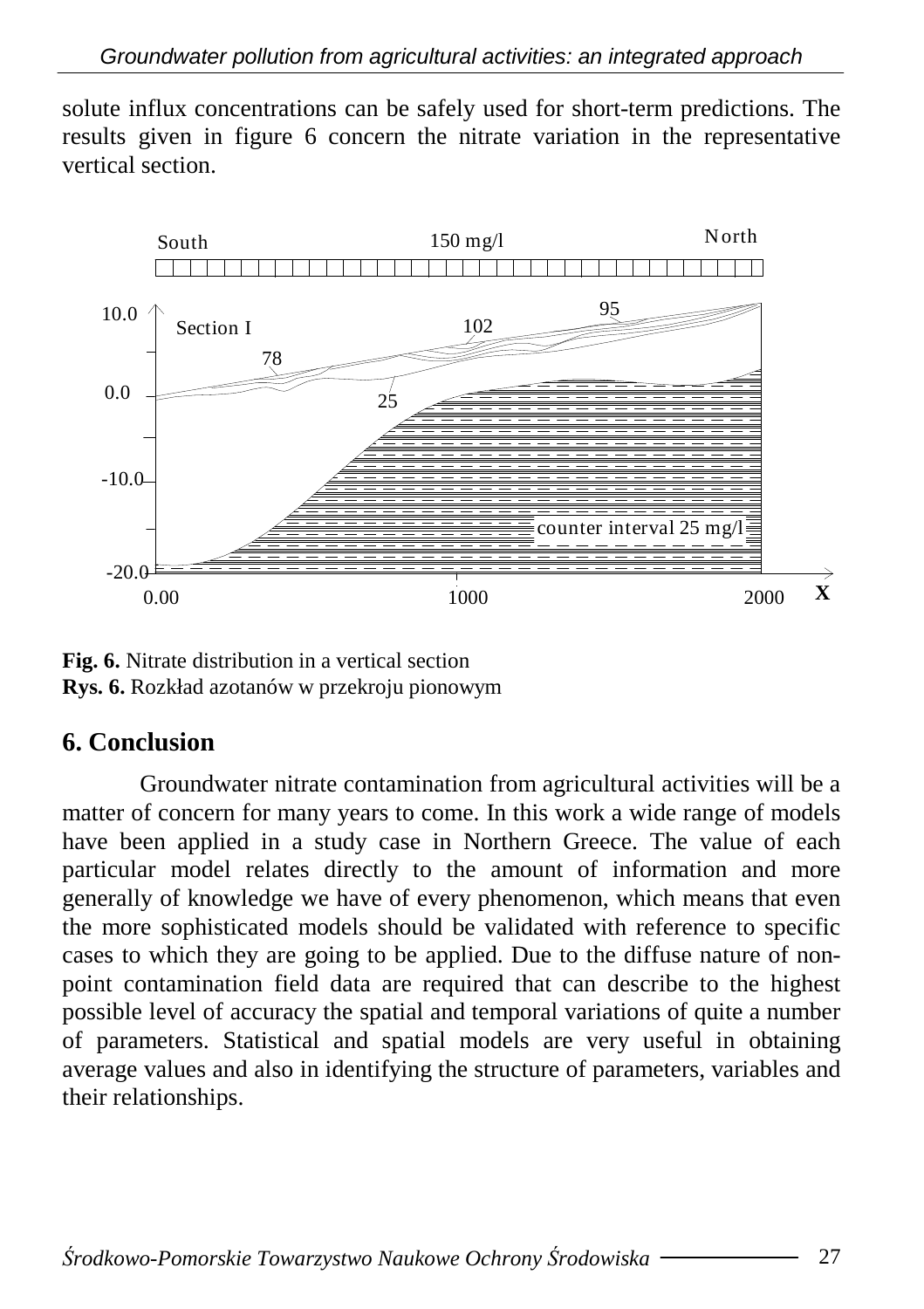## **References**

- 1. **Anastasiadis P.:** *Investigation of nitrate pollution of groundwater with application to a phreatic aquifer in Chalkidiki Peninsula.* Phd Thesis, Dep. Civil Engn. A.U.TH. (In Greek). 1994.
- 2. **Anastasiadis P.:** *Modeling techniques in the control of non-point sources pollution of groundwater.* 5<sup>th</sup> Conference on Environmental Science and Technology, (ed.T. Lekkas), Molyvos, Lesvos, Greece, pp.118÷125. 1997.
- 3. **Anastasiadis P., Latinopoulos P.:** *Prediction of nitrate contamination of an aquifer by numerical modeling.* 3<sup>th</sup> Conference on Environmental Science and Technology, (ed. T Lekkas), Molyvos, Lesvos, Greece, pp.97÷104. 1993.
- 4. **Anastasiadis P., Latinopoulos P.:** *Comparison between aquifer solute concentration and monitoring wells.* Annual Journal of Environmental Protection, vol.4, pp.207÷217. 2002.
- 5. **Anastasiadis P.:** *Relationship between aquifer nitrate concentration and monitoring boreholes.* Fresenius Environmental Bulletin, vol. 12, No 10, pp. 1246÷1251. 2003.
- 6. **Bear J.:** *Hydraulics of Groundwater.* McGraw-Hill, New York. 1979.
- 7. **Blegen R., Hess J., Denne J.:** *Field comparison of groundwater sampling devices*. NWWA Second Annual Outdoor Action Conference, Las Vegas USA 1988.
- 8. **Bouchard C.D., Willams M.K., Surampalli R.Y.:** *Nitrate contamination of groundwaters sources and potential health effects.* J. of AWWA, 82÷90. 1992.
- 9. **Burnett R., Frind O.E.:** *Simulation of contaminant transport in three dimension 2.Dimensionality effects.* Water Resour. Res., vol. 25(4), 695÷705. 1987.
- 10. **Daus A.D., Frind E.O.:** *An Alternating direction Galerkin technique for simulation of contaminant transport in complex groundwater systems.* Water Resour. Res., Vol. 21(5), 653-664. 1985.
- 11. **Dourson M., Stern B., Griffin S., Baily K.:** *Impact of risk-related concerns on U.S. Environmental Protection Agency programs.* Nitrate Contamination, NATO ASI Series vol., G30, eds. I. Bogardi and R.D. Kuzelka, Springer Vergal, Berlin Heidelberg, pp. 477÷487. 1991.
- 12. ECETOP, Nitrate and Drinking Water, European Chemical Industry, Ecology and Toxicology Center, Technical Report No 27, Brussels Belgium 1988.
- 13. European Economic Community. Council directive on the protection of waters from agricultural nitrate pollution, Official J. No. 91/676/EECL, 375, 1÷8. 1991.
- 14. **Frind E.O., Matanga G.B.:** *The dual formulation of flow for contaminant transport modeling: 1. Review of theory and accuracy aspects.* Water Resour. Res., 21(2), 159÷169. 1985.
- 15. **Frind, E.O., Matanga G.B., Cherry J.A.:** *The dual formulation of flow for contaminant transport modeling: 2. The Borden aquifer.* Water Resour. Res., 21(2), 170÷182. 1985.
- 16. **Frind, E.O.:** *The principal direction technique: A new approach to groundwater transport modeling, in Proceedings.* Fourth International Conference on Finite Elements in Water Resources, Technical University Hannover, Germany, June 1982.
- 28 Ś*rodkowo-Pomorskie Towarzystwo Naukowe Ochrony* Ś*rodowiska*
-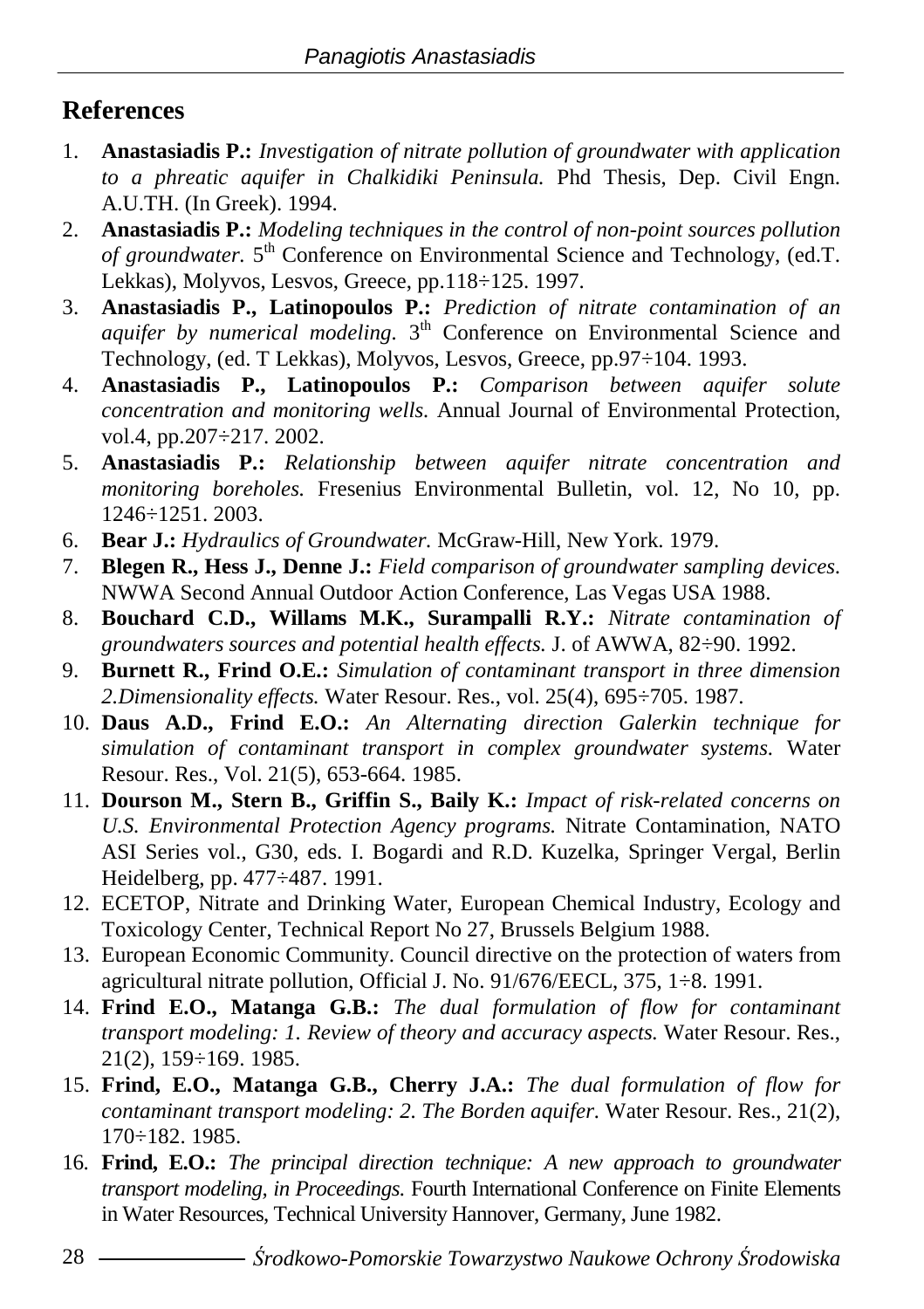- 17. **Frind, E.O. Pinder G.F.:** *The principal direction technique for solution of the advection-dispersion equation.* Scientific Computing, pp. 305÷313, North-Holland, Amsterdam. 1982.
- 18. **Frind E.O., Germain D.:** *Simulation of contaminant plumes with large dispersity contrast: Evaluation of alternating direction Galerkin models.* Water Resour. Res., 22(13), pp. 1857-1873. 1986.
- 19. **Helsel R.D., Hirsch R.M.:** *Statistical methods in water resources*. U.S. Geological Survey, Water Resources Division, 22092 USA, Elsevier. 1992.
- 20. **Kelly W.E., Curtis B. Adelman D.:** *Nitrate ground-water modeling for agricultural and other non-point sources.* In "Nitrate Contamination", NATO ASI Series, Vol. G 30, I. Bogardi and R.D. Kuzelka, Springer-Verlag, 97÷113. 1991.
- 21. **Kinzelbach W.K.H., Frind E.O.:** *Accuracy criteria for advection-dispersion models.* Proc. VI Inter. Conf. on Finite Elements in Water Resources, Lisbon, pp. 489÷501. 1986.
- 22. **Latinopoulos P., Anastasiadis P., Xefteris A.:** *Modeling of groundwater contamination from agricultural activities: A Greek experience.* In press: 5th International Conference, "Hydrosoft 94", 21÷23 September 1994, Porto Carras, Greece 1994.
- 23. **Latinopoulos P., Anastasiadis P., Xefteris A.:** *Nitrate pollution from agricultural activities of a shallow aquifer in Chalkidiki peninsula*, *Greece*. Proc. Second Inter. Confer. on Water Pollution, Milan, 631÷638, 1993.
- 24. **Leisman M.H., Frind E.O.:** *A symmetric-matrix time integration scheme for the efficient solution of advective-dispersion problems.* Water Resour. Res., vol. 25(6), 1133÷1139. 1989.
- 25. **Latinopoulos P., Xerteris A., Anastasiadis P.:** *Installation and operation system for groundwater sampling and monitoring.* Inter. Conference "Water Resources Management" Larisa Greece, pp. (In Greek). 1996.
- 26. **Mirvish S.S.:** *The significance for human health of nitrate, nitrate and N-nitroso compounds.* Nitrate Contamination, NATO ASI Series vol., G30, eds. I. Bogardi and R.D. Kuzelka, Springer Vergal, Berlin Heidelberg, pp. 253÷265. 1991.
- 27. **Spalding R.F., Exner M.E.:** *Occurrence of nitrate in groundwater A review.* Journal of Environmental Quality, vol. 22, pp. 392÷402. 1993.
- 28. **Pedersen K.J., Bjerg P.L., Christensen T.H.:** *Correlation of nitrate profiles with groundwater and sediment characteristics in a shallow sandy aquifer.* Journal of Hydrology, vol. 124, 263÷277. 1991.
- 29. **Pinder F., Frind E.:** *Application of Galerkin's procedure to aquifer analysis.* Water Res. Res., 8(1), 108÷120. 1972.
- 30. **Pinder F., Gray W.:** *Finite element simulation in surface and subsurface hydrology.* Academic, Orlando, Flo. 1977.
- 31. National Statistical Services of Greece: *Distribution of Greek area by the land use, Inventory of agriculture and cattle-breeding.* G:71, Athens, 1995.
- 32. **Xefteris A., Darakas E. Latinopoulos P.:** *Fertilizers pollution on aquifer in*  Chalkidiki. 5<sup>th</sup> Hel. Conference of Hellenic Hydr. Union, Larisa, Greece pp. 320÷327. (In Greek). 1992.